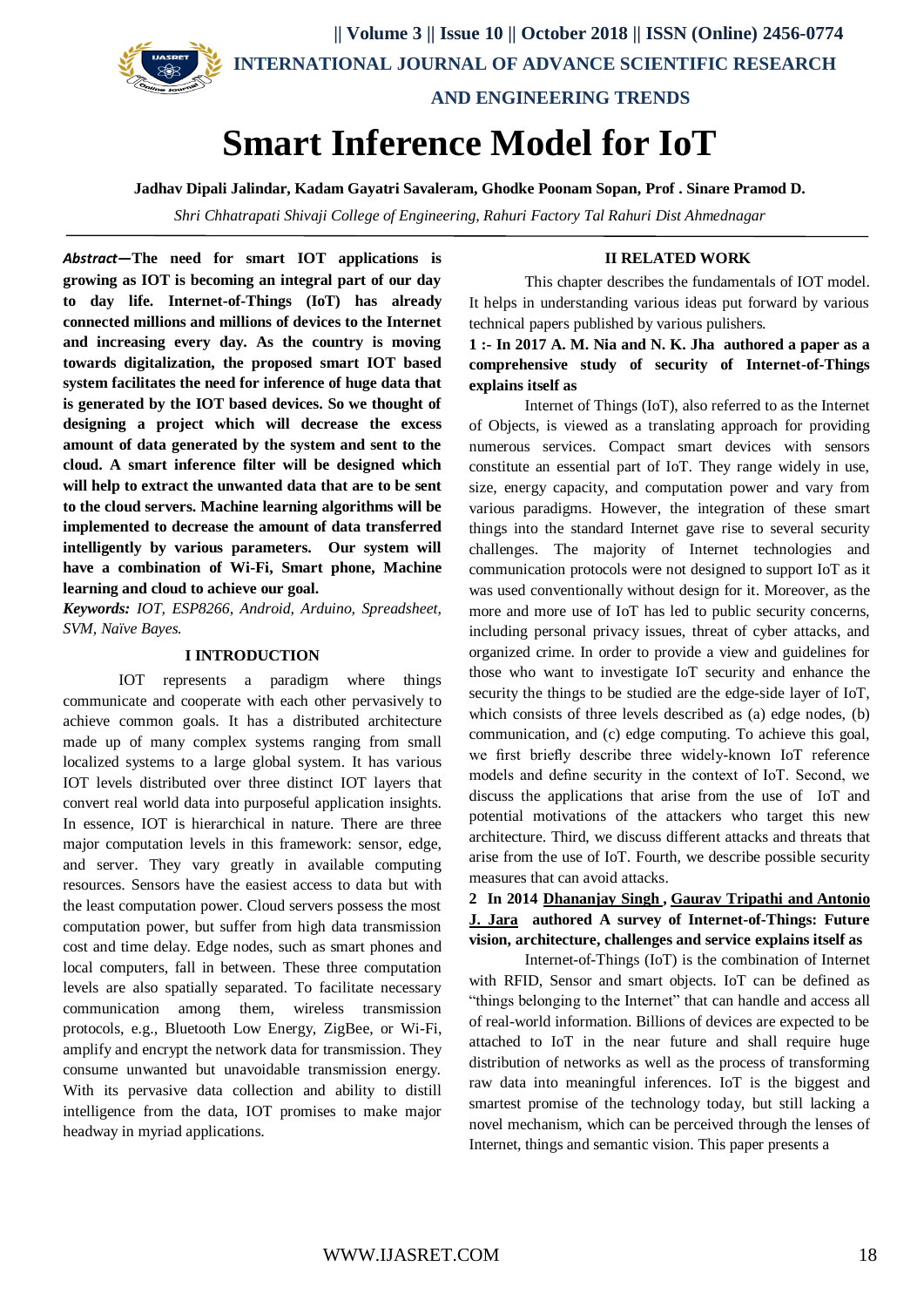

 **|| Volume 3 || Issue 10 || October 2018 || ISSN (Online) 2456-0774 INTERNATIONAL JOURNAL OF ADVANCE SCIENTIFIC RESEARCH** 

#### **AND ENGINEERING TRENDS**

unique paradigm model for IoT with the help of Semantic Fusion Model (SFM). This paradigm introduces the use of Smart Semantic framework to extract and analyze the processed information from sensor networks. The smart embedded system is having linguistic logic and linguistic value based Information to make the system an intelligent system. This paper presents a discussion on IoT applications, services, visual aspect and challenges for IoT using RFID, 6lowpan and sensor networks

# **3 :- In 2010 Dae-Man Han and Jae-Hyun Lim authored Smart Home Energy Management System using IEEE 802.15.4 and ZigBee explains itself as**

WPAN and WSN are rapidly gaining popularity, and the IEEE 802.15 Wireless Personal Area Working Group has defined no less than different standards so as to cater to the requirements of different applications. The ubiquitous home network has gained widespread popularity and attention due to its seamless integration into everyday life. This contemporary system uniquely identifies various home appliances, smart sensors and energy technologies. The smart energy market network requires two types of ZigBee networks for device control and energy management. Today, organizations use IEEE 802.15.4 and ZigBee to effectively deliver explanations and support for a variety of areas including consumer electronic device control, energy management and efficiency, home and commercial building automation and industrial plant management. We present the design and implementation technique of a multi-sensing, heating and air conditioning system and actuation application – the home users: a sensor network-based smart light control system for smart home and energy control production. This paper designs and explains smart home device descriptions and standard practices for demand response and load management "Smart Energy" applications needed in a smart energy based residential or light commercial environment. The design, implementation and control application domains included in this initial version are sensing device control, pricing and demand response and load control applications. This paper designs and implements a smart home interfaces and device definitions to allow interoperability among ZigBee devices produced by various manufacturers of electrical equipment, meters, and smart energy enabling products. We introduced and implemented the proposed home energy control systems design that provides intelligent services for users and we demonstrate its implementation using a real testbed.

# **4 :- In 2016 Nomusa DLODLO , Oscar Gcaba and Andrew SMITH authored Internet of Things Technologies in Smart Cities which explains itself as**

A smart city can be explained and interpreted as a developed urban area that excels in the area of economy, governance, people and life through strong human capital, social capital and ICT infrastructure. It is a new approach

and paradigm to managing the complexity of city life, increase efficiency, reduce expenses and improve the quality of life of the citizens. This paper is on potential implementation and design of smart cities applications as applied to the domains of smart transport, smart tourism and recreation, smart health, ambient-assisted living, crime prevention and community safety, governance, monitoring and infrastructure, disaster management, environment management, refuse collection and sewer management, smart homes and smart energy and thus handling the day to day hiccups of a citizen. These smart cities applications in the new world paradigm support the future vision of cities, which aim at exploiting ICTs, namely internet of things technologies (IoT), for value-added service delivery. Furthermore, the paper presents a technical solution for energy control and comfort in a home for proof of concept of a smart city infrastructure application. The demonstrator described here is on how smart applications can manage energy control and comfort in a room that has a varied number of people and electrical appliances, with each being a source of heat.

### **5 :- In 2016 Praveen Kumar, Umesh Chandra Pati authored IoT Based Monitoring and Control of Appliances for Smart Home which explains itself as**

The recent technology and innovation in home automation provides security, safety and comfortable life at home. That is why in the day to day environment and fast world, home automation technology is required for every person. This purposed paper and technique of home automation technology provides smart monitoring and control of the home appliances as well as door permission system for interaction between the visitor and home/office owner.. The system has many advantages such as low-cost design, user-friendly interface, and easy installation in home or multi-purpose building. Using this technology and implementation, the consumer can reduce the wastage of electrical power by regular monitoring of home appliances or the proper ON/OFF scheduling of the devices.

#### **III PROBLEM STATEMENT**

The growth of IOT has been phenomenal. In 2016, there were more than 17.6 billion IOT devices worldwide. This number is predicted to reach 50 billion by 2020, more than six times the human population of 7.6 billion forecasted for that year. This is leading to an explosion in the volume of IOT data. IDC predicts that the current 4.4 Zettabyte of IOT data universally will grow another  $10 \times by 2020$ . This imposes a heavy burden on the IOT framework. Current IOT frameworks suffer from limited sensor energy budget, constrained communication channel capacity, and curbed storage space. These limitations preclude transmission of IOT data.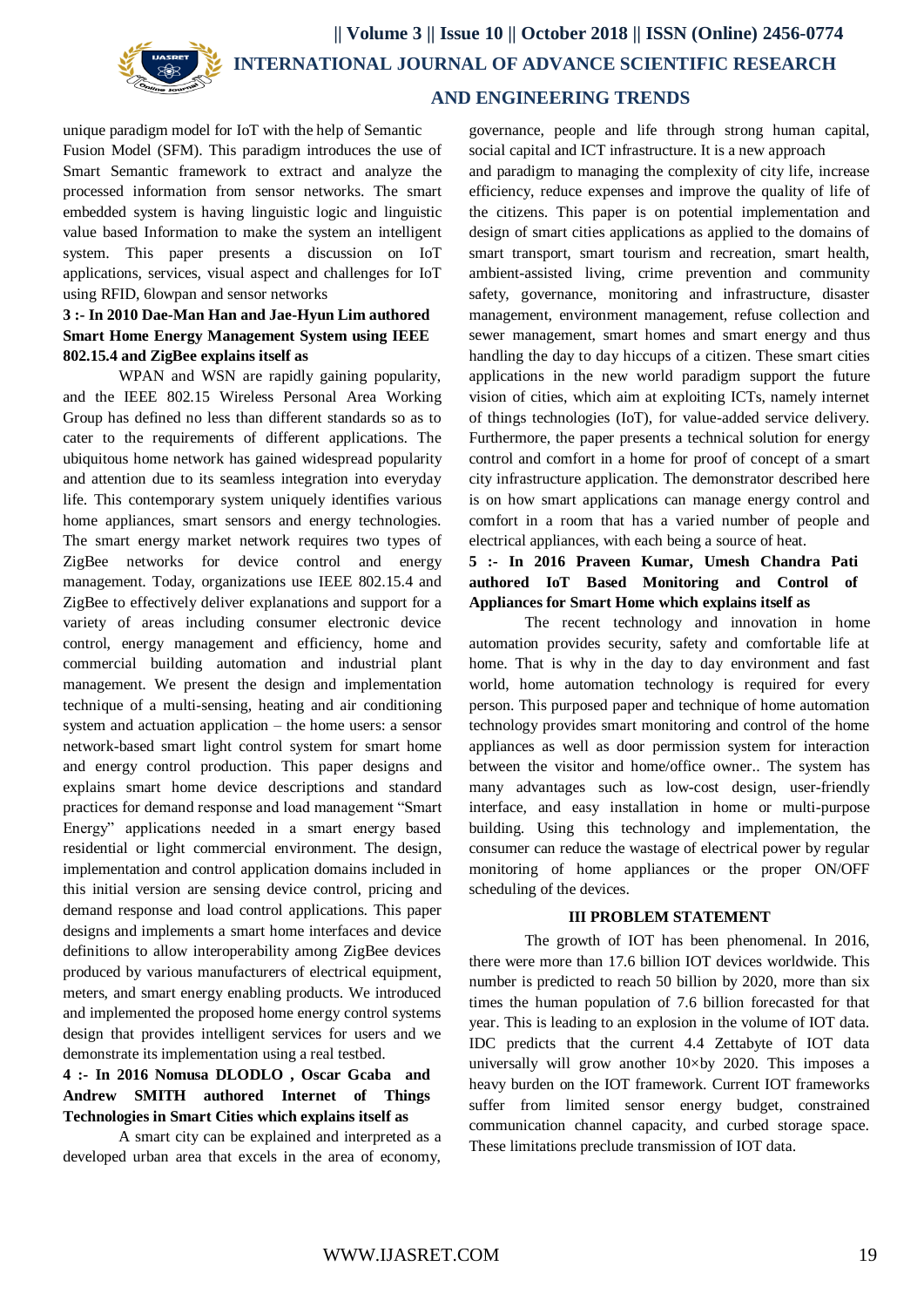

**IV SYSTEM ARCHITECTURE/SYSTEM OVERVIEW**



#### **VI CONCLUSION**

In this paper, we are developing novel IOT inference model using IOT, Machine Learning and Cloud Computing together. The basic idea of the project is to find out the environment around us i.e whether it id safe or not using various sensors and analyzing the readings according to it. We are going to assemble various predictions by machine learning algorithms together and view the results in three classes such as safe, unsafe and neutral according to the predictions returned by the system.

[1] A. M. Nia and N. K. Jha, "A comprehensive study of security of Internet-of-Things," IEEE Trans. Emerging Topics in Computing, vol. 5, no. 4, pp. 586–602, Oct. 2017.

[2] A. Nordrum, "The internet of fewer things," IEEE Spectrum, vol. 53, no. 10, pp. 12–13, Oct. 2016.

[3] J. Gubbi, R. Buyya, S. Marusic, and M. Palaniswami, "Internet of things(IoT):A vision, architectural elements, and future directions," Future Generation Computer Systems, vol. 29, no. 7, pp. 1645–1660, 2013.

[4] (2014) The digital universe of opportunities: Rich data and the increasing value of the internet of things. [Online].